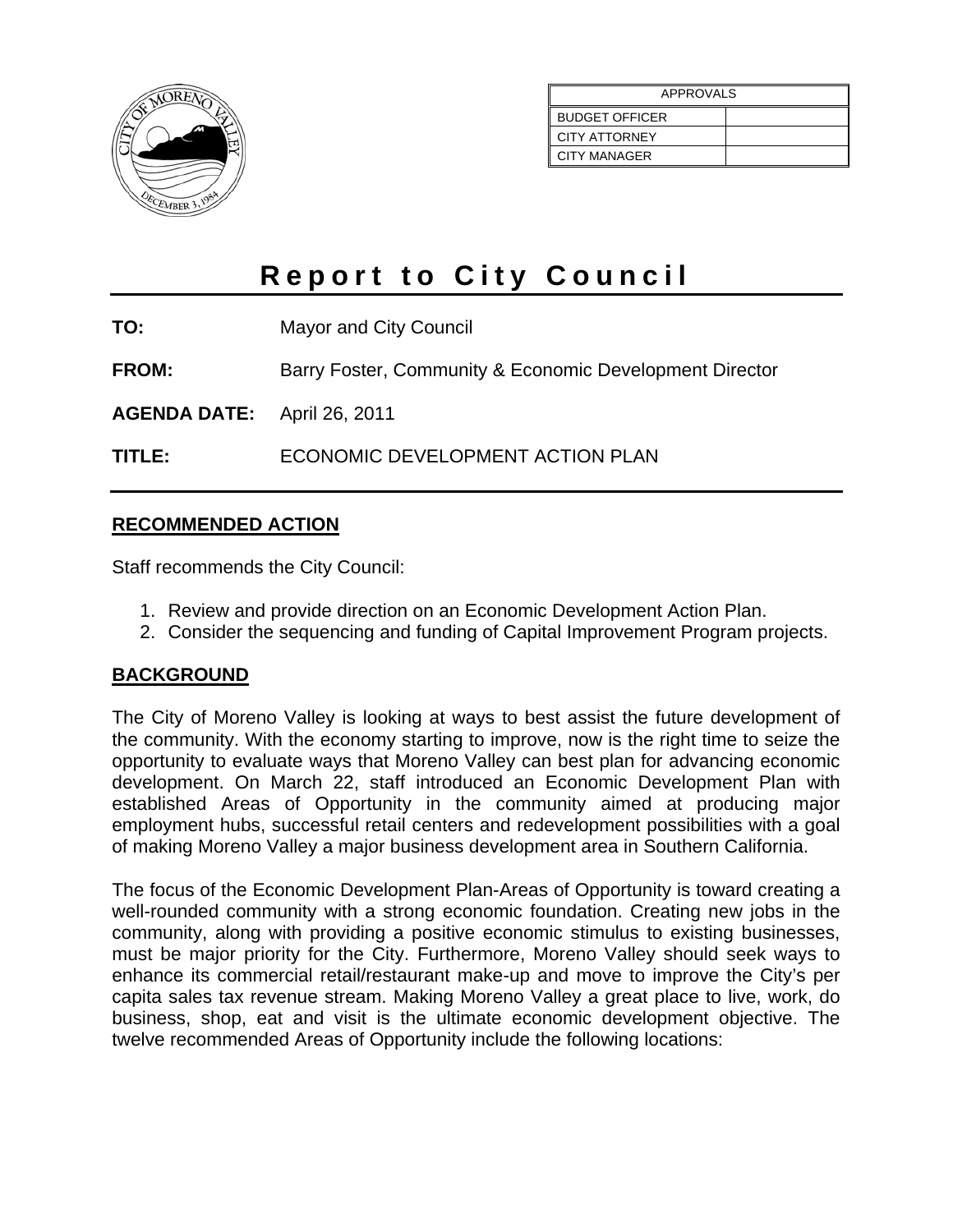- Eastern Moreno Valley-Rancho Belago (including Highland Fairview Corporate Park-Skechers USA, WestRidge Commerce Center, Prologis, and Moreno Highlands)
- City Center (including a Nason, Moreno Beach and Lasselle loop--with Stoneridge Towne Centre, Moreno Beach Plaza, Moreno Valley Auto Mall, proposed Moreno Beach Marketplace-Lowes Center, Moreno Marketplace-Stater Bros. Center, Moreno Valley Ranch Golf Club, Riverside County Regional Medical Center, Aqua Bella, Kaiser-Moreno Valley Community Hospital, Lakeside Plaza & Terrace, Moreno Valley College, the proposed Winco Center and the City's 60-acre property at NWC of Alessandro/Nason)
- South Moreno Valley Industrial Specific Plan Area
- March LifeCare
- Centerpointe Business Park
- Alessandro Boulevard
- Sunnymead Boulevard
- Festival-Ironwood
- Sunnymead Ranch-Lakeshore Village Marketplace
- TownGate (including the Moreno Valley Mall and five surrounding commercial centers-TownGate Center, TownGate Plaza, TownGate Crossing, TownGate Promenade, and TownGate Square)
- Canyon Springs Plaza and proposed TownGate Highlands
- Edgemont Area

# **DISCUSSION**

The formulation of the Economic Development Plan-Areas of Opportunity establishes a broad framework with a diverse number of economic development opportunities, including both short term and longer term possibilities. To fully capitalize on near-term opportunities, staff is recommending the implementation of an Economic Development Action Plan focusing on several key initiatives within five of the Areas of Opportunity--to be pursued within a short-term, 2-year time frame. The focus of this Action Plan would be to:

- Collaborate with the Fritz Duda Company and CW Capital towards enhancing retail and restaurant development in the TownGate area, including pursuing new users for vacant big-box retail space in TownGate Center and the Moreno Valley Mall.
- Advance the development on several projects in the Centerpointe Business Park area.
- Facilitate the development of a number of approved and entitled projects in the South Moreno Valley Industrial Specific Plan Area.
- Capitalize on the opening of Skechers USA and begin to re-evaluate land uses in eastern Moreno Valley, in conjunction with the expiration of the Moreno Highlands Specific Plan and supporting Development Agreement.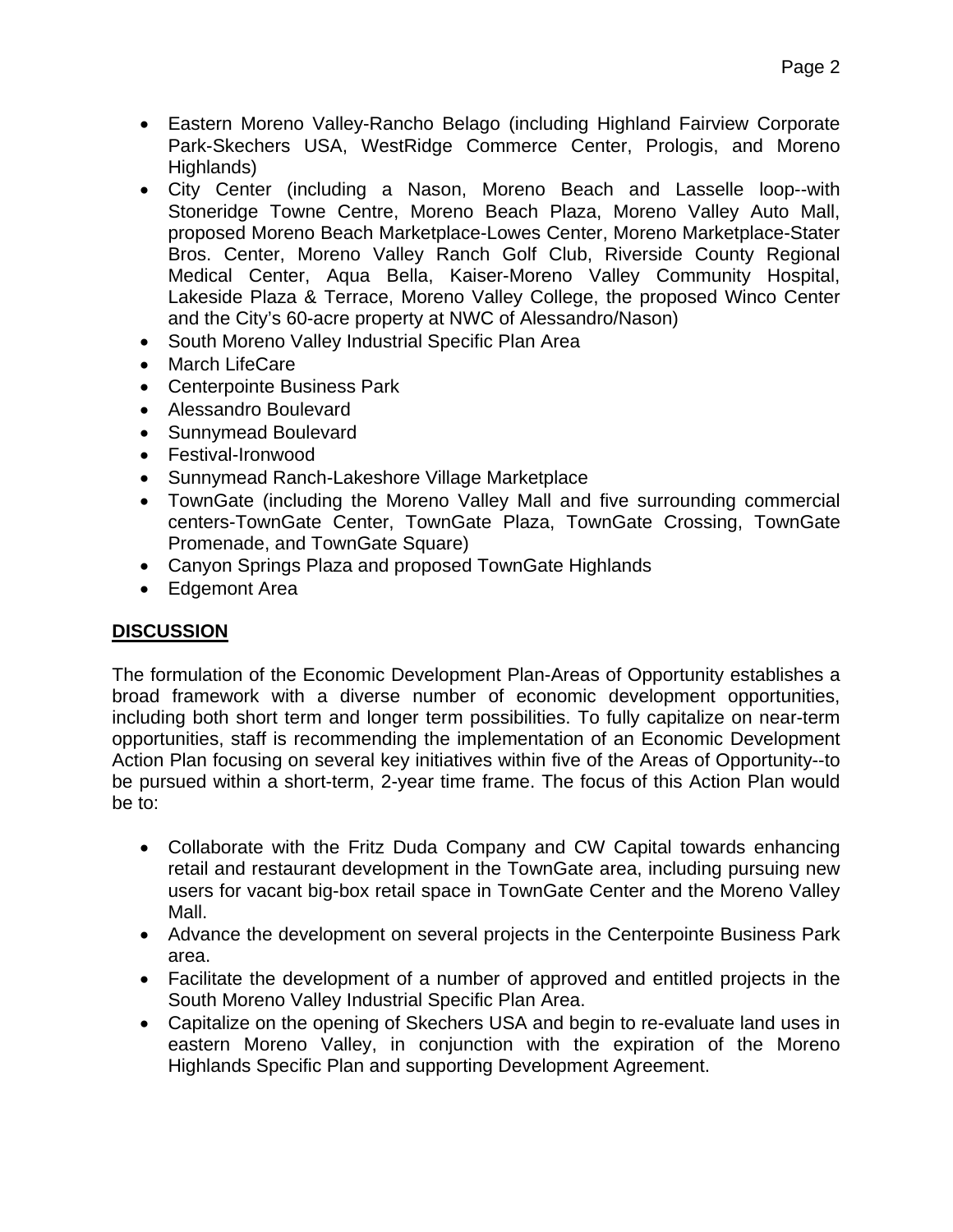Re-sequence and fast-track three Capital Improvement Projects in the City Center area—1) SR60 south ramps and extension of Eucalyptus to connect with Moreno Beach, 2) installation of ultimate improvements on Cactus Avenue, between Lasselle and Nason and 3) the extension of Nason Street southerly to connect Cactus Avenue with Iris Avenue, along with pursuing the idea of repositioning part of the Aqua Bella area to expand the City's established medical office overlay zone.

Moreno Valley has a strategic location in the Inland Region and is clearly in the path of growth. Since incorporation as a city, Moreno Valley has experienced strong residential development from many quality home builders. Now is an important time for the City to broaden its economic base by pursuing ways for new commercial retail, office and industrial development to happen in the community. The five specified areas of opportunity focused within the proposed Economic Development Action Plan were selected because of location and potential for realizing success in the near-term development marketplace, along with adherence with the following economic development objectives:

- Create jobs locally and address the City's high unemployment rate.
- Address the community's jobs to housing imbalance.
- Strengthen and broaden the local economic foundation by attracting quality businesses.
- Enhance City revenue generation from sources such as Sales Tax, Property Tax, Transient Occupancy Tax, and Utility Tax, with an overall goal of improving the quality of life in Moreno Valley.

#### *TownGate*

The master planned 590-acre TownGate area, including the Moreno Valley Mall along with five popular community shopping centers is a major component of Moreno Valley's retail environment. In 2010, the retail areas of TownGate produced more than \$2.84 million in sales tax revenue for the City of Moreno Valley, which represented 26% of all the sales tax revenue generated for the City. The ownership of the Moreno Valley Mall at TownGate, a 1.25 million square foot regional mall, was recently assumed by CW Capital. City staff is working closely with CW Capital and their development partners (Cushman & Wakefield and Spinoso Real Estate Group) on plans to upgrade, expand and reposition the Mall property, which anchors the TownGate area. Additionally, City staff is working in collaborative partnership with the Fritz Duda Company in pursuing national retailers and restaurants to occupy vacant spaces in TownGate properties. Recent success in attracting Burlington Coat Factory, Buffalo Wild Wings, Five Guys Burgers and Panera Bread have lead to furthering negotiations with several other major retailers and restaurants for TownGate locations. The use of the CDBG Business Incentive program and purchasing operating covenants will be important tools in finalizing these potential users. The relocation of the Robertson's Ready-Mix operation out of TownGate will also present additional development opportunities in TownGate Square.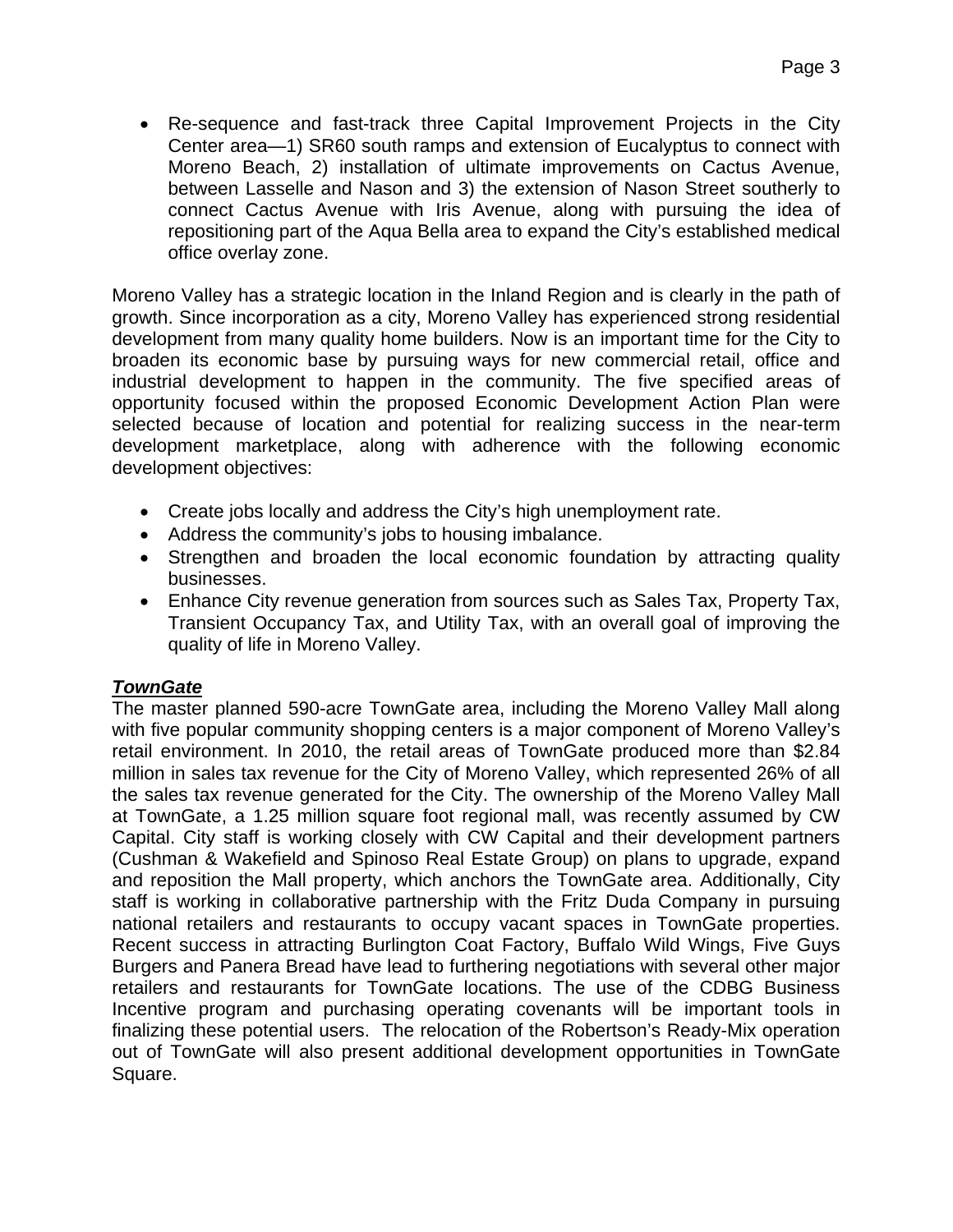# *Centerpointe Business Park*

The Centerpointe Business Park area has attracted a number of quality businesses that have produced many employment opportunities in the community. Frazee Paint, Minka Group, ResMed, Serta Mattress, United Natural Foods Inc., and the U.S. Postal Service all have opened major facilities in the Centerpointe Business Park. By this August, Harbor Freight Tools will be fully operational in a new Distribution Center (DC) at the NW corner of Cactus Avenue and Graham Street that will eventually employ up to 400 people. Both Ridge Property Trust and Overton Moore Properties (OMP) are pursuing additional development opportunities in the short term for the Centerpointe Business Park. Recently OMP re-started the plan check process for a new 519,760 S.F. industrial building to be situated at the NW corner of Cactus Avenue and Frederick Street. All of these projects are aimed at attracting new logistic and distribution users that will create new jobs in the community.

# *South Moreno Valley Industrial Specific Plan Area*

During the last development cycle, the South Moreno Valley Industrial Specific Plan Area was a catalyst for producing development opportunities for a number of major employers including Cardinal International Inc., El Dorado Stone Corporation, Harmon Kardon International Industries, iHerb Inc., Lowe's Company Inc., Masonite International Corporation, O'Reilly Automotive Inc., Philips Electronics Corporation, Ross Stores Inc. and Walgreens Company. Recently, a number of leading industrial developers have reinstituted the processing of construction plans for approved and entitled projects in the South Industrial Area. Assisting in the development of new speculative industrial development projects in this area of Moreno Valley will be an important tool for the City in creating new employment opportunities in logistics/distribution. With a vacancy rate of just 3.4% for industrial buildings, Moreno Valley needs developers to initiate new construction projects. Presently five buildings with a total of 3.6 million square feet are in plan check with construction drawings. Four other projects with 3.5 million square feet are approved and entitled, but at this time do not have active development plans being processed. One of these large projects is in escrow to be purchased by a major-national developer who desires to move forward with development of the project. Another two sizeable projects with a total of 3.1 million square feet have Environmental Impact Reviews in progress.

# *Eastern Moreno Valley-Rancho Belago Area*

The eastern area of Moreno Valley, including the Ranch Belago area, has a significant amount of undeveloped property. Much of this area is included in the Moreno Highlands Specific Plan, which is set to expire in 2012. Considering that the Specific Plan will soon expire, the idea of evaluating the highest and best land uses in the eastern area of the community makes great sense. With the opening of the Skechers USA facility coming soon many other potential users have expressed interest in development opportunities in the eastern Moreno Valley-Rancho Belago area. The existing Moreno Highlands Specific Plan actually includes established land uses that could support approximately 8 million square feet of new industrial and business park development—the question is proper location and product type, consistent with the ongoing development marketplace.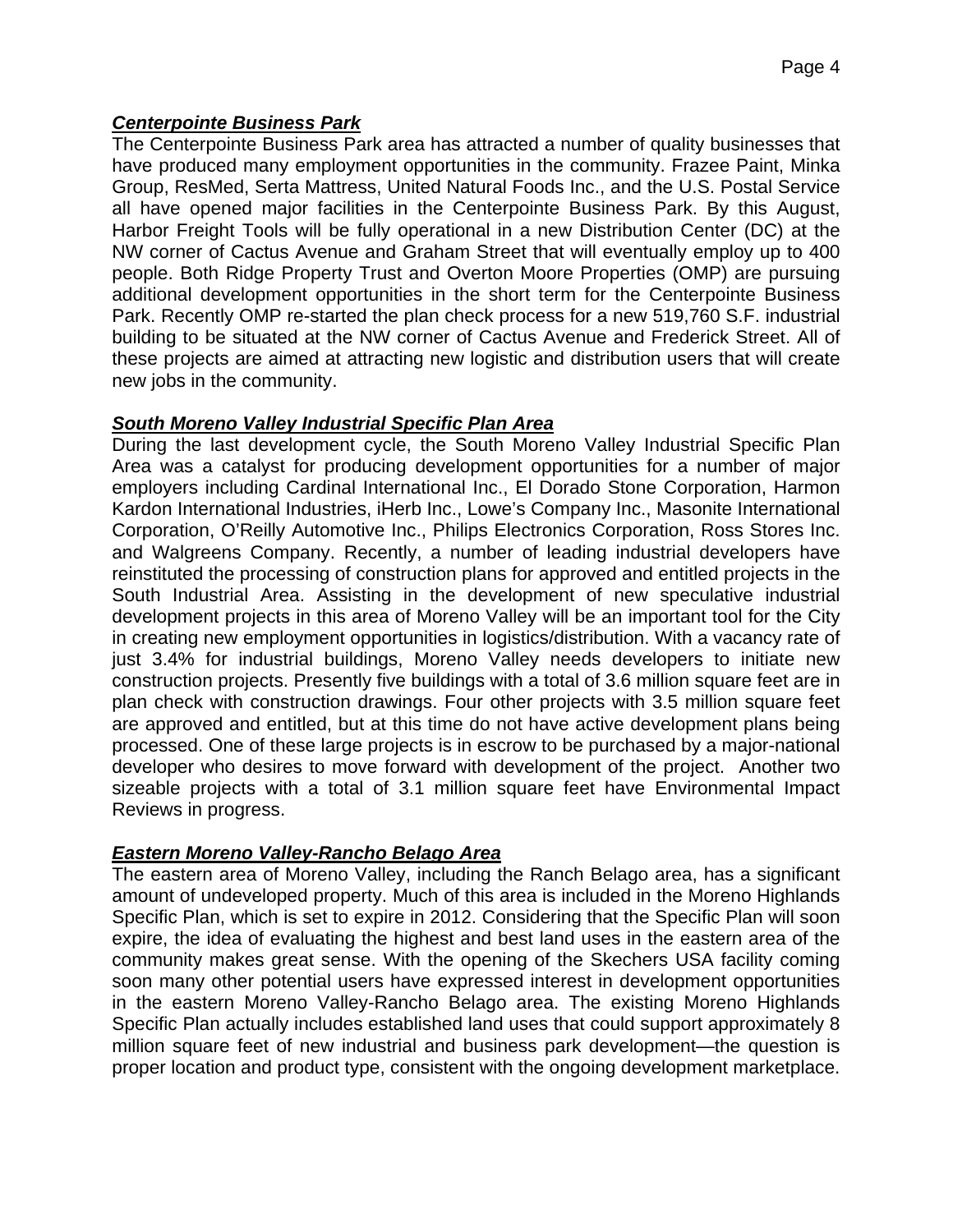With the Moreno Highlands Specific Plan expiring all of this can and should be reevaluated.

With a goal of producing more jobs in Moreno Valley, the City should consider the appropriate percentage of land area in the community to be zoned for industrial and business park development. Presently, Moreno Valley has a low percentage of land area zoned for industrial and business park uses, as compared to other nearby cities. The following represents a survey of other Inland Region cities and the percentage of property they have zoned for industrial and business park use:

Chino 17.1% Corona 11.4% Fontana 17.0% Ontario 25.3% Perris 21.7% Rancho Cucamonga 15.3% Riverside 15.2% San Bernardino 18.0% Moreno Valley 9.0%

The logistics and distribution industry is rapidly evolving to better react to the global marketplace. Large sale projects such as Skechers, are the future of logistics and distribution. The workforce to operate and maintain sophisticated and costly material handling systems demands a better trained and highly skilled worker. With significant undeveloped land holdings and easy access to SR60, the eastern Moreno Valley area is primed for more logistic and distribution development.

#### *City Center*

The City Center area is strategically situated at the geographic center of Moreno Valley. The City Center area includes major medical facilities, the community college, the Auto Mall, several shopping centers and a large amount of the newer housing developments in the community.

To improve traffic circulation in the area, and strengthen economic development efforts, City staff is recommending the re-sequencing of several projects from the Capital Improvement Program (CIP), including the following three projects:

- $\Box$  Installation of the new SR60 southerly ramps, along with the extension of Eucalyptus Avenue to connect with Moreno Beach Drive.
- $\Box$  Installation of the ultimate improvements on Cactus Avenue between Lasselle Street and Nason Street.
- $\Box$  Provide for the extension of Nason Street southerly to connect Cactus Avenue with Iris Avenue.

All of these improvements are part of the City's approved Circulation Plan and contained in the City's 2010/11 Capital Improvement Program. However, the projects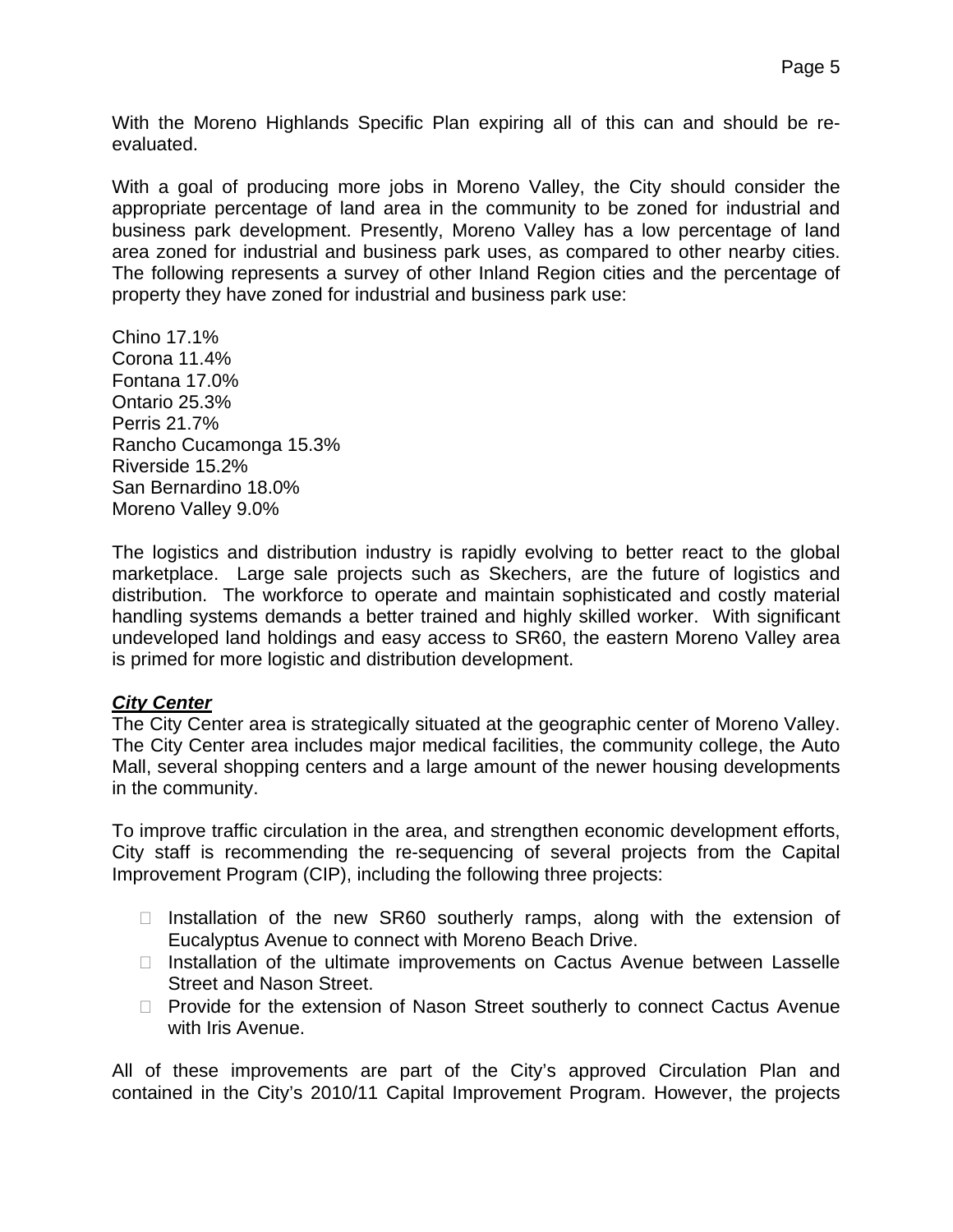are presently either unfunded or only partially funded. The Economic Development Action Plan proposes to re-sequence the order of CIP projects to pursue the funding and construction of these projects in the short-term to assist economic development efforts and better leverage towards future revenue opportunities for the City by strengthening existing shopping centers (Stoneridge Towne Center, Moreno Beach Plaza, and the Auto Mall) and major employers (Riverside County Regional Medical Center, Kaiser's Community Hospital and Moreno Valley College). Additionally, the completion of these three CIP projects will significantly enhance the traffic flow in the central area of the community which will assist both the business community and residents with easier commutes.

Currently, major improvements are underway at SR60 and Nason to significantly improve this freeway interchange. The construction of the new ramps and bridge is targeted for completion by summer 2013. Pursing the installation of the southerly ramps at SR60 and Moreno Beach and the connection of Eucalyptus to Moreno Beach, in conjunction with the Nason interchange project, will significantly enhance the future traffic circulation in this area. Additionally, it will assist with the convenient ingress and egress to Stoneridge Towne Centre, Moreno Beach Plaza and the Moreno Valley Auto Mall.

The other two CIP projects will install the ultimate street improvements to connect Nason Street, from Cactus to Iris and upgrade Cactus Avenue from Lasselle to Nason. These improvement projects will greatly improve access to Moreno Valley College and the two medical centers in the community, along with enhancing the traffic flow in the central area of the community. Traffic modeling by the City's transportation professionals illustrates that undertaking these improvements on Cactus and Nason will greatly reduce traffic loads on Iris, Moreno Beach, Lasselle and Alessandro—thereby better managing traffic flow in this area of the community. Additionally, providing the connection of Nason from Cactus to Iris creates much easier commutes from the residential areas in Moreno Valley Ranch and the southerly section of the community to shop and dine in Stoneridge Towne Centre, Moreno Beach Plaza and the Moreno Valley Auto Mall.

Sales have finally increased at the Moreno Valley Auto Mall. Work is underway for the installation of the new freeway sign, along with other improvements at the Auto Mall. Enhancing access to the Auto Mall with these three CIP projects will be a strategic investment in growing sales tax revenue at the Auto Mall.

Stoneridge Towne Centre and Moreno Beach Plaza are major retail centers. While being attractive and nicely designed retail areas, both of these centers have struggled somewhat since opening because of the economic downturn and the collapse of the new housing development market, along with inefficiencies in traffic flow in getting to and from these shopping centers. Together, both of these shopping centers produced \$1,428,000 in sales tax revenue in 2010 for the City of Moreno Valley. However, the sales performance of these two shopping centers was significantly below what they should have produced if one compares them with the California or Riverside County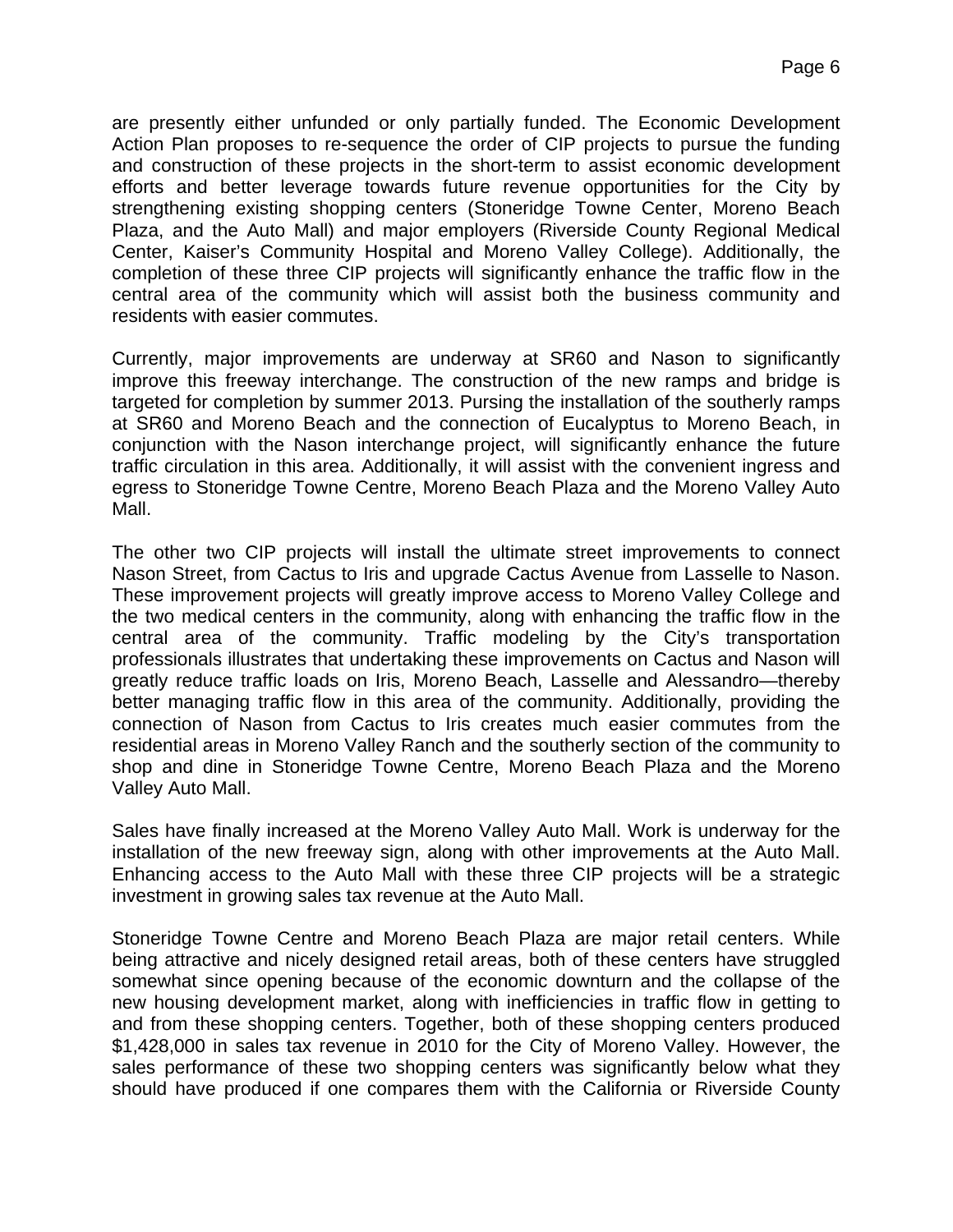averages of what these types of retail centers should produce with the tenant mix and user lineups they have assembled. Together the two shopping centers sales production was 17.9% less than the statewide average and 15.9% off the Riverside County average. This represented a \$582,000 loss in potential sales tax revenue for Moreno Valley in 2010 if sales performance of these two shopping centers had just achieved the State of California average. This loss in sales revenue is even greater considering that three of the anchor stores in Moreno Beach Plaza—Phase II are vacant after Circuit City went out of business two years ago and Staples and Petsmart chose not to open their new stores.

Clearly, these two shopping centers and their anchor tenants (Walmart, Super Target, Kohl's, Best Buy, and Office Max) are underperforming. Rumors have surfaced from time to time that some of these anchor stores may close because of depressed sales performance. On average, the five operating anchor stores in the two shopping centers range from 16.6% to 48.4% below the average of what these store types should produce in sales performance when compared to the statewide average. Collectively, the five anchor stores produced \$43 million in sales in 2010, but this was 29.3% below what the statewide average was for these same stores. This represented a \$430,000 loss in potential sales tax revenue for Moreno Valley as compared to the statewide average. Even more troubling would be the devastating effect it would be for one or more of these anchor stores to close and the subsequent negative impact it would have on the shopping centers. An objective of this Action Plan is not only keeping all the anchor stores open, but also move to enhance their sales performance.

Interest has recently materialized for the possible re-occupancy of the three closed anchor spaces in Moreno Beach Plaza II. However, any reuse of these spaces will be contingent on first connecting Eucalyptus to Moreno Beach, along with plans to enhance traffic circulation and expand daytime population—i.e. establish more businesses and create job production in the eastern area of the City.

Moreno Valley College is well underway with four construction projects totaling \$88 million that will greatly expand and upgrade the City's community college. Moreno Valley College's student population exceeds 10,000. Furthermore, both Kaiser Permanente's Community Hospital (Kaiser) and Riverside County Regional Medical Center (RCRMC) are working on plans to expand these major medical facilities. In fact, Kaiser Permanente expects to bring the development of a new 75,000 S.F. building before the Planning Commission in June, with a start of construction expected by late summer. Executive management from Moreno Valley College, Kaiser, and RCRMC all fully express support for the idea of pursuing the CIP projects and the goal of improving traffic flow in the City Center area.

In 2007, the City adopted a medical overlay zone that includes area on Iris Avenue from the Kaiser Community Hospital area and down Nason Street to the RCRMC area. Presently, Highland Fairview is evaluating the possibility of other land uses for part of the Aqua Bella area—including the idea of developing a major health and medical related campus on approximately 200 acres of the undeveloped land on the eastern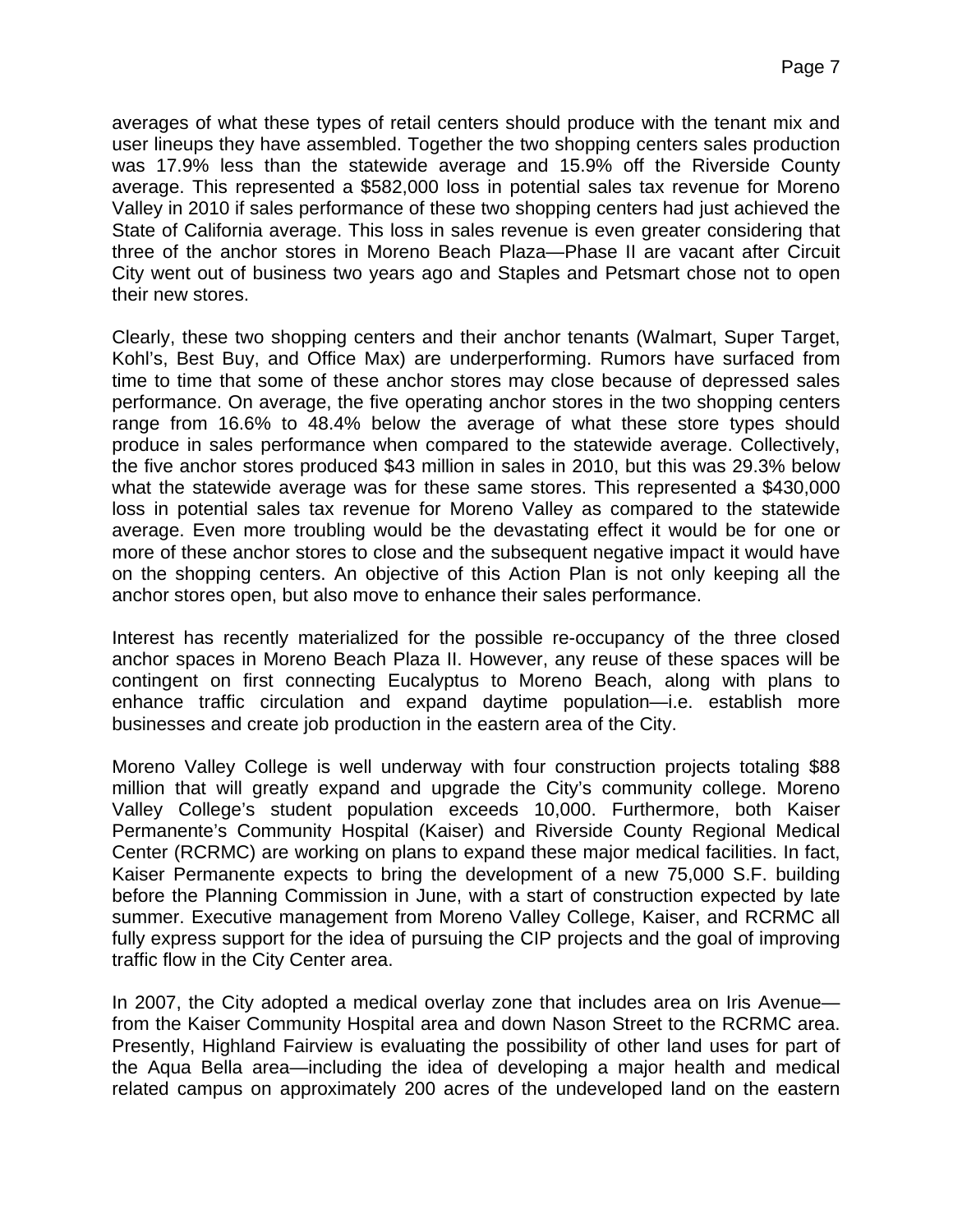side of a newly installed Nason Street. This proposed development concept, which would include a world-class master planned health care campus would provide a link between the existing two hospitals and further advance the City's planning concept of creating a medical corridor in this section of the community. As Americans live longer (it is expected that 20% of Americans will be over the age of 65 by 2050) and the population continues to grow in the Inland Region, the need will escalate for more medical and health related services in this area. The vision of creating a medical and health services corridor in this of the community makes great sense, particularly considering that major institutions such as RCRMC, Kaiser Permanente and Moreno Valley College are already situated in this area of the community.

There is a clear need for education, training and research/development in the health and medical fields. Allied Health is one of the most rapidly growing professions in the U.S. and especially in Southern California. According to the U.S. Bureau of Labor Statistics---17 of the top 30 fastest growing occupations in the U.S. are in the health related professions. The California Wellness Foundation, estimates that by 2030, almost 1 million health care workers will be needed in California. Having Moreno Valley College, with its Allied Health Sciences programs, along with the fact that RCRMC will be the major teaching hospital for the new UC-Riverside medical school, provides even more momentum to consider repositioning part of the undeveloped land at Aqua Bella for health and medical related uses. Constructing the Nason and Cactus improvements would clearly help advance the planning and marketing efforts for an expansion of the medical overlay corridor. Producing more health and medical related facilities will create more jobs and employment opportunities in Moreno Valley, along with helping improve retail and restaurant sales in the shopping centers in the City Center area.

Staff has discussed the idea of advancing the construction of the three CIP projects in the City Center area with many of the stakeholders in this area--including Moreno Valley College, RCRMC, Kaiser Permanente, Highland Fairview, Stoneridge Towne Centre-Weingarten Realty, Moreno Beach Plaza I-Pacific Retail Partners, Moreno Beach Plaza II-Merlone Greier Partners, and the Moreno Valley Auto Mall-Moss Bros. Auto Group. All are fully supportive and enthusiastic about the idea of pursuing these three CIP projects in the short-term. Ten of the Top 20 Sales Tax Producers in the City are contained in this area and 22% of the entire City's sales tax revenue in 2010 was produced in Stoneridge Towne Centre, Moreno Beach Plaza and the Moreno Valley Auto Mall. The City Center area also includes a number of the major employers in the community--including eight of the top 50 major employers in Moreno Valley. Presently these eight major employers provide nearly 5,000 employment opportunities in Moreno Valley. Strengthening all these businesses should be an objective of the City's economic development efforts.

#### **ALTERNATIVES**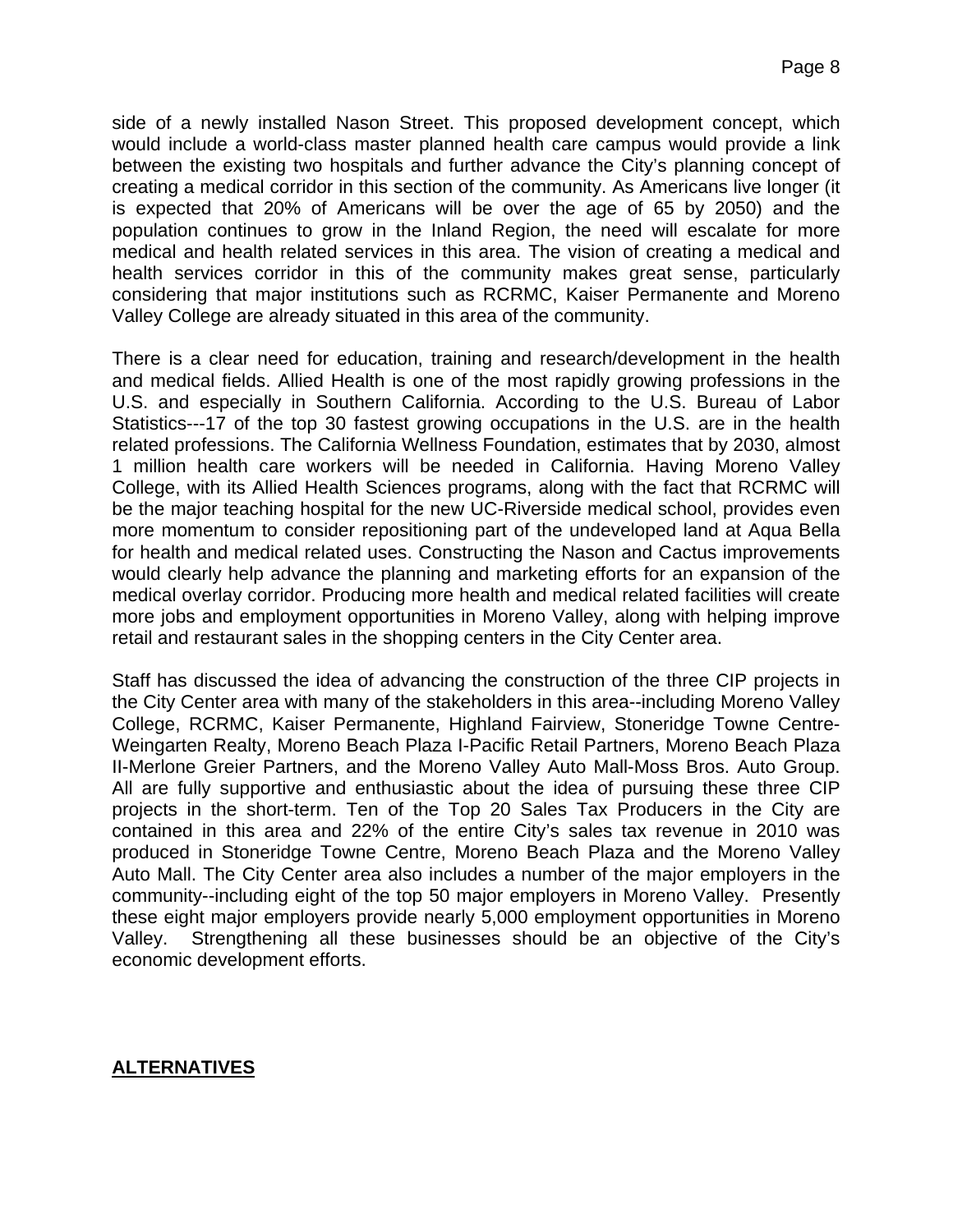Staff recommends that the City Council approve the Economic Development Action Plan including the following actions:

- 1. Adoption of the five initiatives as proposed in the Economic Development Action Plan.
- 2. Approve the re-sequencing as proposed for Capital Improvement Program projects.

Other alternatives the City Council may consider is rejecting the proposed Economic Development Action Plan and the re-sequencing of CIP projects or provide direction on other economic development efforts to be included in formulating a short-term Action Plan.

# **FISCAL IMPACT**

The funding and construction of the three projects will be accomplished through the Capital Improvement Program.

#### *SR60/Moreno Beach-South Ramps*

The cost for this project is estimated at \$10.5 million and will be funded though a combination of sources including 1) \$2.5 million of proceeds from the 2007 RDA Bond Issuance that was recently shifted to the City, 2) estimated savings in the amount of \$7 million from the SR60/Nason ramps and bridge projects, and 3) a proposed Developer contribution of \$1 million from the owner of the Moreno Beach Plaza-Phase II, in conjunction with a reimbursement agreement to be tied to future tenants sales tax performance.

#### *Cactus Avenue and Nason Street Improvements*

The total cost for these two projects is estimated at \$23.3 million. To achieve an 'economies of scale' and reduce overall costs, it is suggested to construct the projects together as one large scale project or through a design build process—with a goal of saving at least 10% in construction costs. An estimated \$6 million of the costs for the projects involves installing storm water infrastructure that is part of Riverside County's Master Planned Flood Control System. Moreno Valley through its Redevelopment Agency (RDA) has accumulated \$5.42 million in tax increment pass through revenues that in accordance with a Cooperative Agreement (executed in 1988) between Riverside County and Moreno Valley's RDA must be used for County Flood Control master planned projects—such as the construction of Line I and Line J that should be constructed as part of the Cactus and Nason street improvement projects. By FY 2011/12 the amount of tax increment generated for this use is estimated to grow to \$5,997,000 and be sufficient to construct these storm water improvements. Another potential funding source for the Cactus Avenue project is a \$1 million California SLLP grant. To properly fund the remaining cost of the two projects, it is recommended that the City Council, through the CIP process, consider re-sequencing the timing of the funding of several other CIP projects, including the delaying and/or borrowing of existing funding from several sources, including borrowing \$4 million in DIF Library funds, along